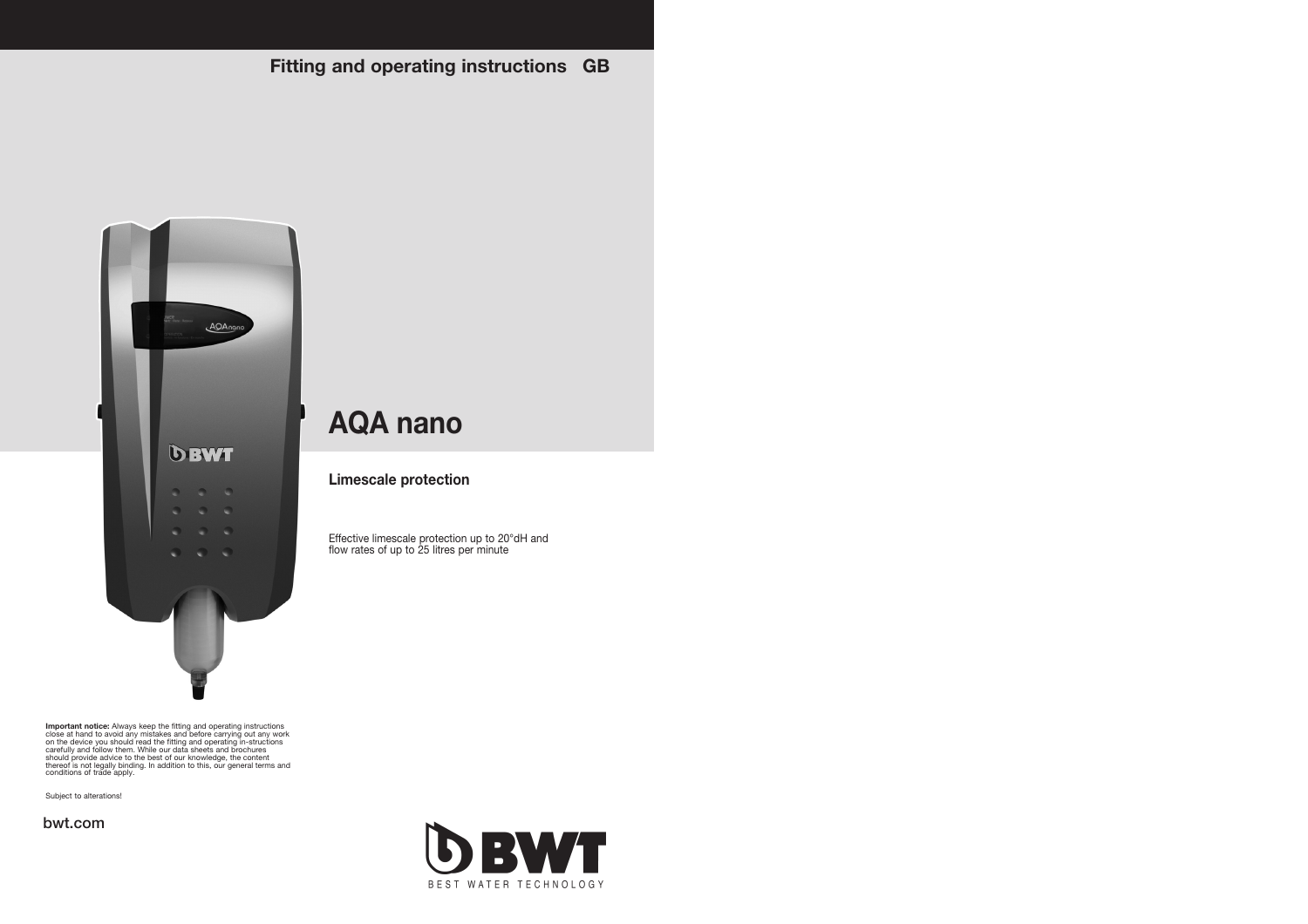

















Fig. 13 Fig. 14 Fig. 15 Fig. 16



Fig. 17 Fig. 18 Fig. 19 Fig. 20







Fig. 9 Fig. 10 Fig. 11 Fig. 12



### Dear Customer,

Thank you for purchasing the latest generation BWT limescale protection device. With the AQA nano you are getting value for money and entering into the world of the BWT nano-crystal technology and at the same time giving you and your family unique benefits:

- **BWT Comfort:** AQA nano is unmanned and you can rely on the electronics to remind you of the annual service required.
- **BWT Security:** Protection against extreme calcification, blocked pipes and unnecessary hygiene risks from deposits up to 20° total hardness.
- **BWT Drinking water guarantee:** You will still enjoy all the valuable and essential mineral nutrients like calcium and magnesium. Your drinking water stays as it is!
- **BWT Service guarantee:** Sit back and enjoy the good feeling of having a competent partner at your side. You can rely on the Aqua Service guarantee and service package of the European market leader.

#### Note:

Always keep the fitting and operating instructions close at hand to avoid any mistakes and before carrying out any work, read the fitting and operating instructions carefully and follow them.

# **1. Scope of delivery**

#### **AQA nano limescale protection**

AQA nano comes complete with the recently developed limescale protection unit for forming nano-crystals, the latest integrated control unit and screw connections.

To make maintenance easier, we would recommend before and after the AQA nano limescale protection device, fitting a robust and reliable maintenance shut-off device.

## **2. Function & Use**

#### **Limescale protection**

AQA nano works on the principle of nano-crystal formation. The integrated limescale protection unit consists of a three-dimensional electrode. Defined current/voltage pulses cause a local displacement of the limescale carbonic acid balance in the water, causing so-called nanocrystals to be formed. Because of their small size, the nano-crystals carry an electrical charge that prevents adherence. The nano-crystals as a whole are able to absorb the limescale in the water and thus prevent deposits in pipe work and boilers. The drinking water remains unaffected.

### **Application**

AQA nano is used for limescale protection and thus for the prevention of limescale stains in pipes carrying drinking water up to 20°dH and in the downstream, closed water heaters up to 80°C (surface temperature). The processing of other media as drinking water for human consumption and use outside the flow limits of 25 l/min is not intended and shall lead to the loss of any liability claims against the manufacturer. Any prerequisites for fitting, limits of use, local installation regulations, general guidelines (e.g. DIN, VDE, DVGW, ÖVGW, SVGW, WVU, EVU,…), general hygiene requirements and technical data shall be adhered to.

The installation area must be frost-proof and protection of the device against heat sources over 40°C and chemicals of any type must be guaranteed. In terms of the composition of drinking water, the EU Directive 98/83 shall apply. Likewise, the WHO Drinking Water Standards and the Drinking Water Ordinance shall apply.

# **3. Pre-requisites for fitting**

Local installation regulations, general quidelines, general hygiene requirements and technical data shall be followed.

The installation area must be frost-proof and guarantee the protection of the system against chemicals, dyes, solvents, vapours and environmental influences. The ambient temperature must not exceed 40°C. Protect the device from direct sunlight and ultra-violet light.

#### **The area from the water meter to 1 m after the AQA nano device shall have a corrosionresistant finish.**

To protect the device from foreign particles, it is essential to add a DIN/DVGW (or ÖVGW) tested drinking water filter.

To protect the whole installation and the system, a pressure reducer should be added at a mains pressure greater than 4 bar.

A testing line is required for the function check of the AQA nano.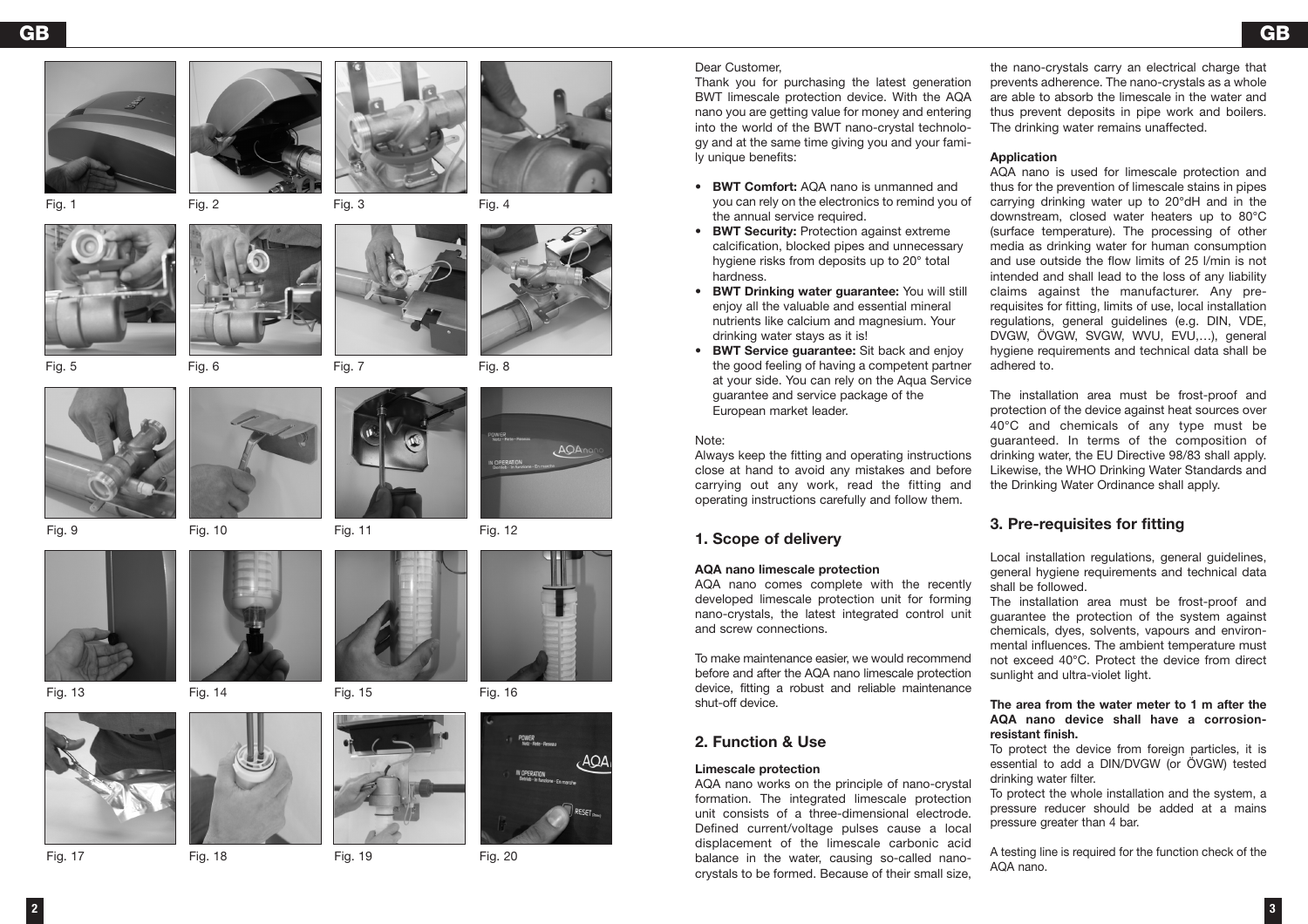This can be done simply with 2 HM-extensions  $(=$ 244 mm) in the HydroMODUL system.

# **4. Fitting**

Make sure that there is a sheltered socket in the installation area. The length of the connection cable of the device is 1 metre.

## **I. Unpacking the device**

Remove the device from its packaging and check the delivery to see that everything is there and for any damage caused during transport.

## **II. Flow direction**

Please note the desired flow direction prior to assembly. The device comes as standard with a flow direction "from left to right". If you need to change the flow direction, then proceed as follows:

- a. Remove the device cladding after releasing the two locking screws (knurled screws) on the side of the device (see Fig. 1 und 2).
- b. Set the device down with its back facing up on a soft base (see Fig. 3).
- c. Release the assembly bracket and remove it (see Fig. 4).
- d. To release the connector, press the circlip on both flaps together and pull it in the direction of the connection (see Fig. 5).
- e. Turn the connection 45° anticlockwise and remove it (see Fig. 6).
- f. Turn the base in the flow direction and re-connect it to the device (see Fig. 7, 8, 9).
- g. In so doing, please note the flow direction arrows and make sure the circlip clicks in. If the AQA nano is to be fitted in a vertical pipe, only turn the connector 45°. Then this is fitted again and secured.
- h. Then fit the support bracket back to its original position.

## **III. Connecting to the water pipe**

Connect the device using the screw connection supplied to the pipe, and using the fastening bracket, screws and dowels supplied, to the wall. The projection of the tubular axle in AQA nano may be between 80 mm and 100 mm.

The minimum ground clearance of the tubular axle or the assembly point in vertical pipes is 500 mm. After preparing the pipe, fit the wall bracket and set the device on the wall bracket.

The two screws connect your AQA nano limescale protection device to the wall bracket (see Fig. 10 and 11).

# **5. Start-up**

After the installation or after changing the limescale protection unit, open the shut-off valve in front of the AQA nano limescale protection system and pressurize the device. Then check that all connections are properly sealed.

## **Important!**

AQA nano and the integrated limescale protection unit are supplied dry for hygienic reasons. For this reason, we recommend thoroughly rinsing the device on start-up by opening a drain valve for approx. three minutes. This also allows any shavings and other impurities introduced on installation to be rinsed out.

Then put the mains cable into the protective contact socket provided and check that the two green indicator LEDs are working in the inspection window. Both indicator lamps must light up. When water is removed, the upper indicator LED starts to flash every two seconds. If this signal is not displayed, then check the flow direction, the power supply and the cable connections.

The device is now ready for use!

# **6. Operation**

AQA nano displays all operating conditions through the two indicator LEDs in the inspection window (see Fig. 12).

When water is removed, the upper indicator lamp flashes every two seconds. If the indicator LED "IN OPERATION" goes out, then the limescale protection unit, as described in Item 7, must be changed. If the indicator lamp "POWER" goes out, there is either a fault in the power supply or the device has been seriously damaged. If the indicator lamp "POWER" does not flash when water is removed, then the water is not removed by the device or there is a fault in the device. In this case, please contact your fitter or your BWT technical advisor.

|                                                       | POWER              | IN OPERATION |
|-------------------------------------------------------|--------------------|--------------|
| Stand- By                                             | ۰                  |              |
| (both LEDs light<br>up)                               |                    |              |
| Stand-By, Replace<br>limescale protection<br>unit     | ۰                  | c            |
| Water removal<br>(POWER flashes)                      | $((\circledcirc))$ | ۰            |
| Water removal,<br>remove limescale<br>protection unit | $((\circledcirc))$ |              |
| No power supply<br>or electrical<br>fault             |                    |              |

## **7. Changing the limescale protection unit**

As soon as the indicator LED "IN OPERATION" goes out, the limescale protection unit must be changed.

- I. Isolate the water pipe before and after AQA nano and release the locking screws at the side of the device (see Fig. 13).
- II. Remove the device cladding.
- III. By opening the black drain screw at the bottom of the transparent cylinder, you can carry out the pressure discharge (see Fig. 14).
- IV. Unscrew the transparent cylinder then manually (see Fig. 15).
- V. Now detach the limescale protection unit (see Fig. 16). You can, without any hesitation, put the limescale protection unit in the domestic waste or send it to be recycled.
- VI. Open the protective covering of the new limescale protection unit and remove it from the packaging using the hygiene gloves supplied (see Fig. 17).
- VII. Now set the limescale protection unit on the two titanium electrodes in such a way that the points of the electrodes stick into the two conduits of the limescale protection unit (see Fig. 18).
- VIII. Now push the limescale protection unit until it clicks over the electrodes (see Fig. 19).
- IX. Now tighten the transparent cylinder again manually.
- X. Now confirm that the limescale protection unit has been changed, by holding the "RESET" key for around three seconds (see Fig. 20). The green indicator light "IN OPERATION"

now lights up again.

XI. Finally check that all cable connections are tight and fit the device cladding using the two locking screws.

## **8. Inspection**

To guarantee the best level of hygiene safety, efficient working and long life for the device, we would recommend you carry out a regular visual check of the device (at least once a week) and check the operating status (LED lights). Professional maintenance / servicing by your expert fitter or our BWT customer service also provide the highest safety levels.

# **9. Operator duties**

Although you have purchased a durable and easy to maintain product, every technical system requires regular service to guarantee its correct operation. A precondition for the operation and any warranty and guarantee claims is the compliance with the specifications listed in these operating instructions. These specifications concern in particular:

- normal use of AQA nano
- the operation within the operation limits (s. technical data)
- correct fitting by the approved specialist company
- Regular tests being carried out
- Service- and maintenance work being carried out by your specialist fitter or the BWT customer service

Protect your rights and have all the service and maintenance work, and the replacement of spare and wear parts carried out solely by specialist personnel (installation company familiar with the device or BWT customer service). Make sure you use original BWT spare and wear parts - these will guarantee you reliability for many years! We would recommend entering into a service agreement with your fitter or the BWT customer service

# **10. Warranty**

In the case of a breakdown during the warranty period, please contact your trade partner giving the device type (see technical data or name plate on the device), the installation company or BWT's customer service. The national statutory warranty provisions shall apply as amended.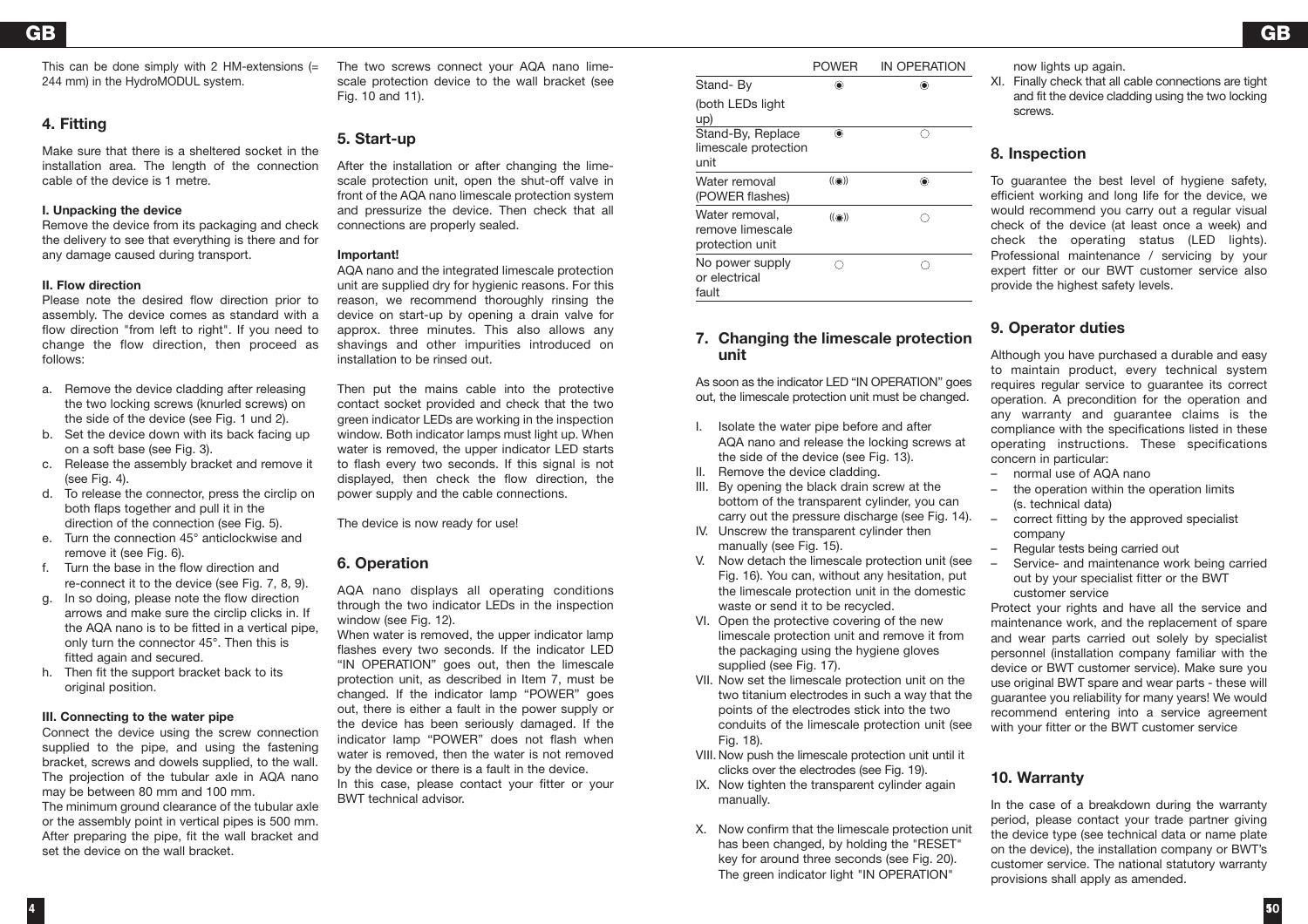# **12. Technical Data**

|                                                                                                                                                                                                                                                                                                                                  |                                                                 | <b>AQA nano</b>                                                                                             |
|----------------------------------------------------------------------------------------------------------------------------------------------------------------------------------------------------------------------------------------------------------------------------------------------------------------------------------|-----------------------------------------------------------------|-------------------------------------------------------------------------------------------------------------|
| Connection nominal diameter<br>Connection thread<br>Limescale protection up to max. 20°dH                                                                                                                                                                                                                                        | <b>DN</b><br>outside thread<br>$m^3/h$ max.<br>I/min. max.      | 25<br>1"<br>1.5<br>25                                                                                       |
| Limescale protection capacity                                                                                                                                                                                                                                                                                                    | l/min. min.<br>$m3$ max.<br>months max.                         | 0,6<br>$110 \pm 10^{*}$<br>12                                                                               |
| Operating pressure PN<br>Temperature water inflow max.<br>Temperature environment max.<br>Temperature boiler max.                                                                                                                                                                                                                | bar<br>$^{\circ}C$<br>$^{\circ}$ C<br>$^{\circ}C$               | 16<br>30<br>40<br>80                                                                                        |
| Dimensions of device & connection<br>dimensions:<br>Width x height<br>Fitting length (with screw connections)<br>Clearance: Wall middle of pipe<br>Weight<br>Cable length<br>Mains connection<br>Electrical connected rating<br>Capacity stand-by operation<br>Energy consumption per m <sup>3</sup> water<br>Type of protection | mm<br>mm<br>mm<br>kg<br>mm<br>Volt/Hertz<br>Watt<br>Watt<br>kWh | 300 x 710<br>234<br>80 to 100<br>ca. 11<br>1000<br>230/50, 110/60 **<br>5.5<br>1.8<br>0.018<br><b>IP 54</b> |
| * depending on water quality<br>** country-specific                                                                                                                                                                                                                                                                              |                                                                 |                                                                                                             |

# **13. Technical Drawing**

#### **AQA nano**

Flow direction left to right





**AQA nano** Flow direction right to left

**6 7**